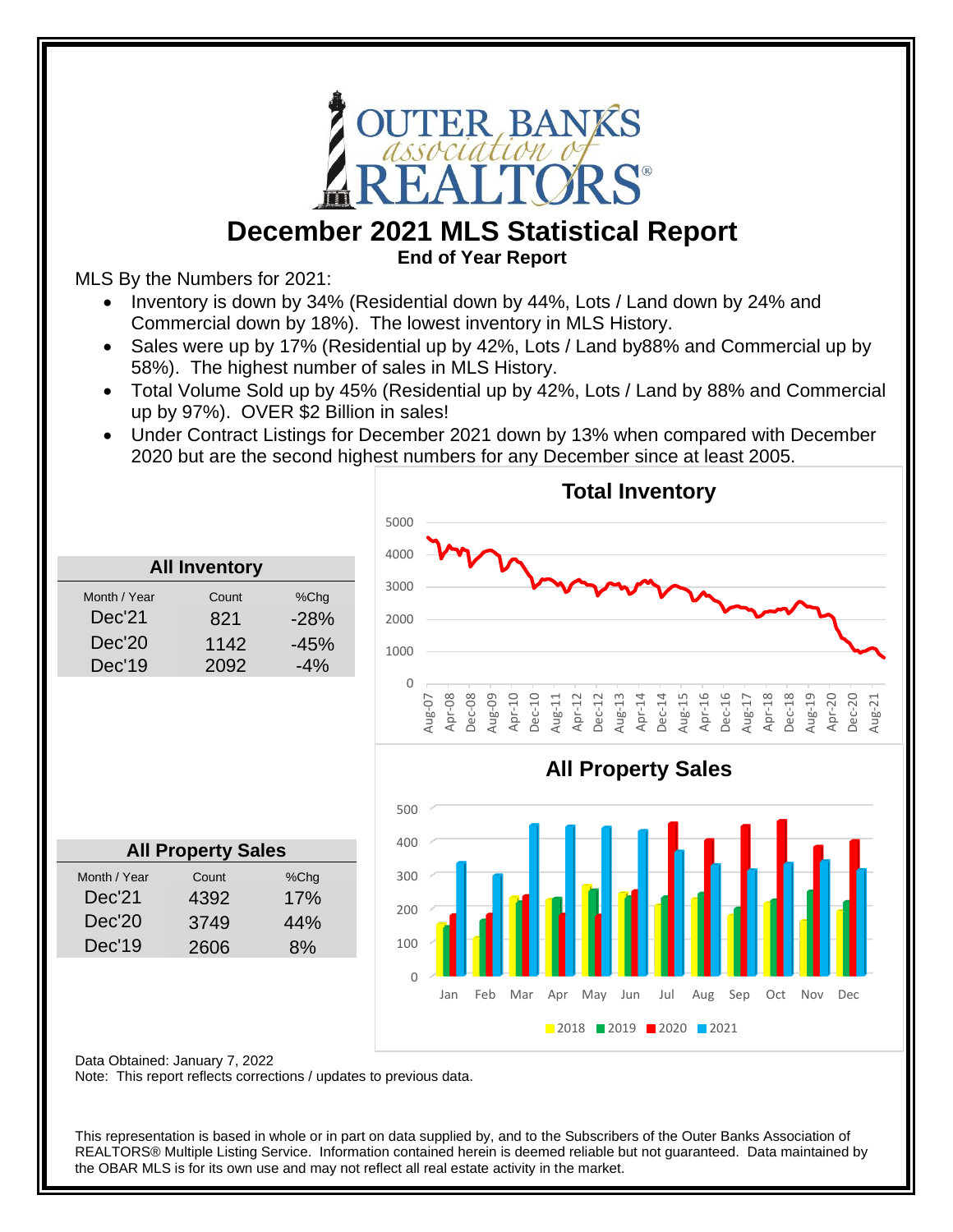## **POUTER BANKS**

## **Residential**

| <b>YTD Residential Sales</b> |       |      |  |
|------------------------------|-------|------|--|
| Month / Year                 | Count | %Chq |  |
| 2021                         | 3370  | 9%   |  |
| 2020                         | 3089  | 44%  |  |
| 2019                         | 2139  | 9%   |  |
|                              |       |      |  |

#### **Residential Median Sale Price**

| Month / Year | Count     | %Chq |
|--------------|-----------|------|
| 2021         | \$485,454 | 16%  |
| 2020         | \$418,902 | 24%  |
| 2019         | \$337,638 | 6%   |

| <b>Residential Inventory</b> |        |  |  |
|------------------------------|--------|--|--|
| Count                        | %Chg   |  |  |
| 311                          | $-44%$ |  |  |
| 560                          | $-58%$ |  |  |
| 1341                         | $-7%$  |  |  |
|                              |        |  |  |



**Residential Inventory**



### **Residential Average Days on Market**



#### **Residential Average Days on Market**

| ገ20 | 2021 |
|-----|------|
|     |      |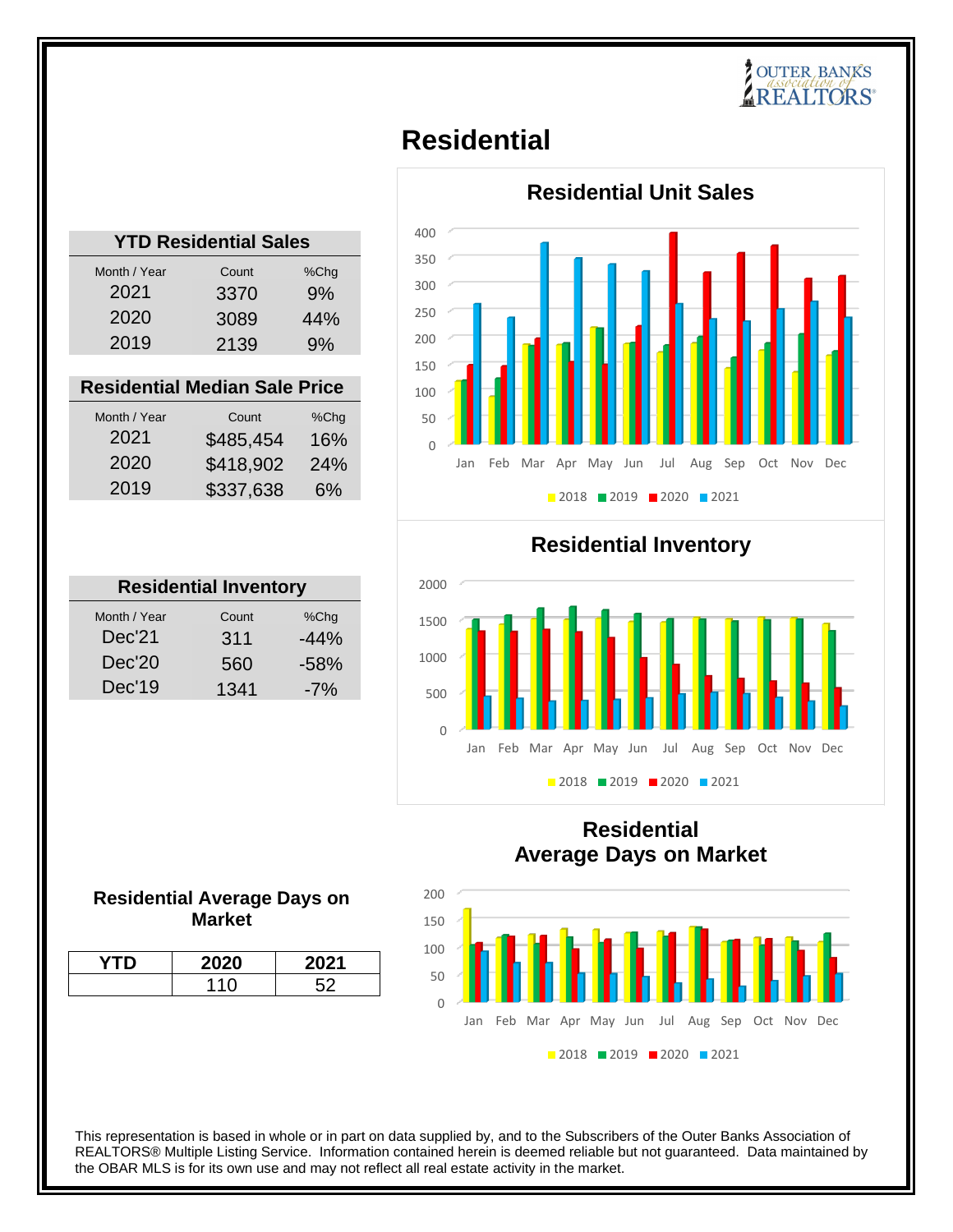## **POUTER BANKS**

## **Lots / Land**

| <b>Lots / Land Yearly Sales</b> |       |      |
|---------------------------------|-------|------|
| Month / Year                    | Count | %Chg |
| 2021                            | 968   | 54%  |
| 2020                            | 629   | 45%  |
| 2019                            | 434   | 1%   |
|                                 |       |      |
| <b>Lots / Land Median Price</b> |       |      |

| Month / Year<br>2021 | Count<br>\$110,242 | %Chq<br>15% |
|----------------------|--------------------|-------------|
| 2020                 | \$95,766           | 16%         |
| 2019                 | \$82,563           | $-12%$      |

| <b>Los / Land Inventory</b> |       |        |  |
|-----------------------------|-------|--------|--|
| Month / Year                | Count | %Chq   |  |
| Dec'21                      | 411   | $-24%$ |  |
| Dec'20                      | 541   | $-23%$ |  |
| Dec'19                      | 707   | $1\%$  |  |



**Lots / Land Inventory**



#### **Lots / Land Average Days on Market**

| /TD | <b>2020</b> | 2021 |
|-----|-------------|------|
|     | $\sim$      | 172  |

### **Lots / Land Average Days on the Market**

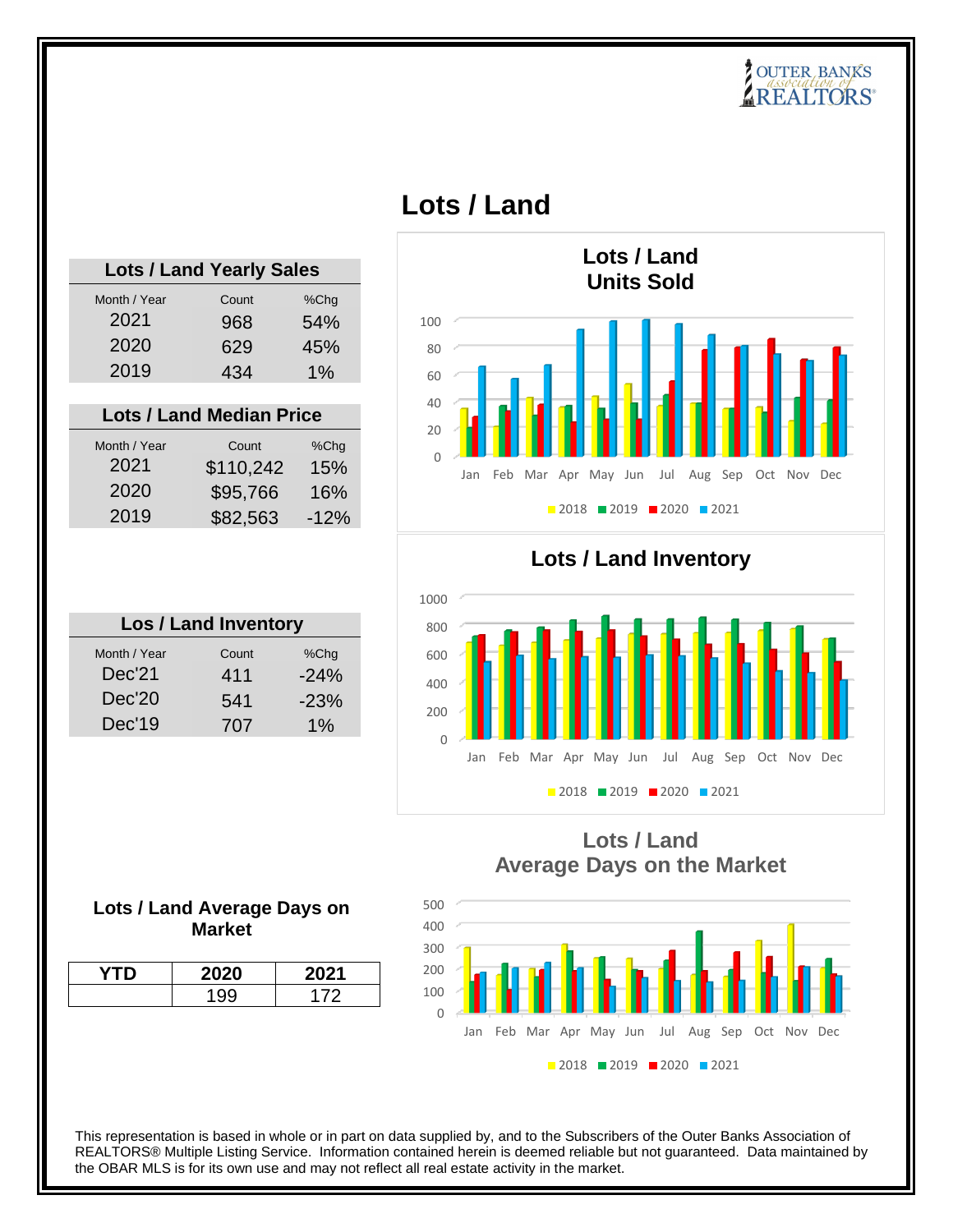# **COUTER BANKS**<br>*Association of*<br>REALTORS

## **Distressed Sales**

MLS Listed Short Sales / Bank Owned Properties

| Dare County & Surrounding Areas      |       |        |
|--------------------------------------|-------|--------|
| <b>Year to Date Distressed Sales</b> |       |        |
| Month / Year                         | Count | %Chg   |
| Dec'21                               | 1     | $-67%$ |
| Dec'20                               | 3     | $0\%$  |
| Dec'19                               | 3     | $-63%$ |



## **Distressed Inventory**



**Dare County Foreclosures**



**Dare County Only Foreclosures** \*Court Ordered Foreclosures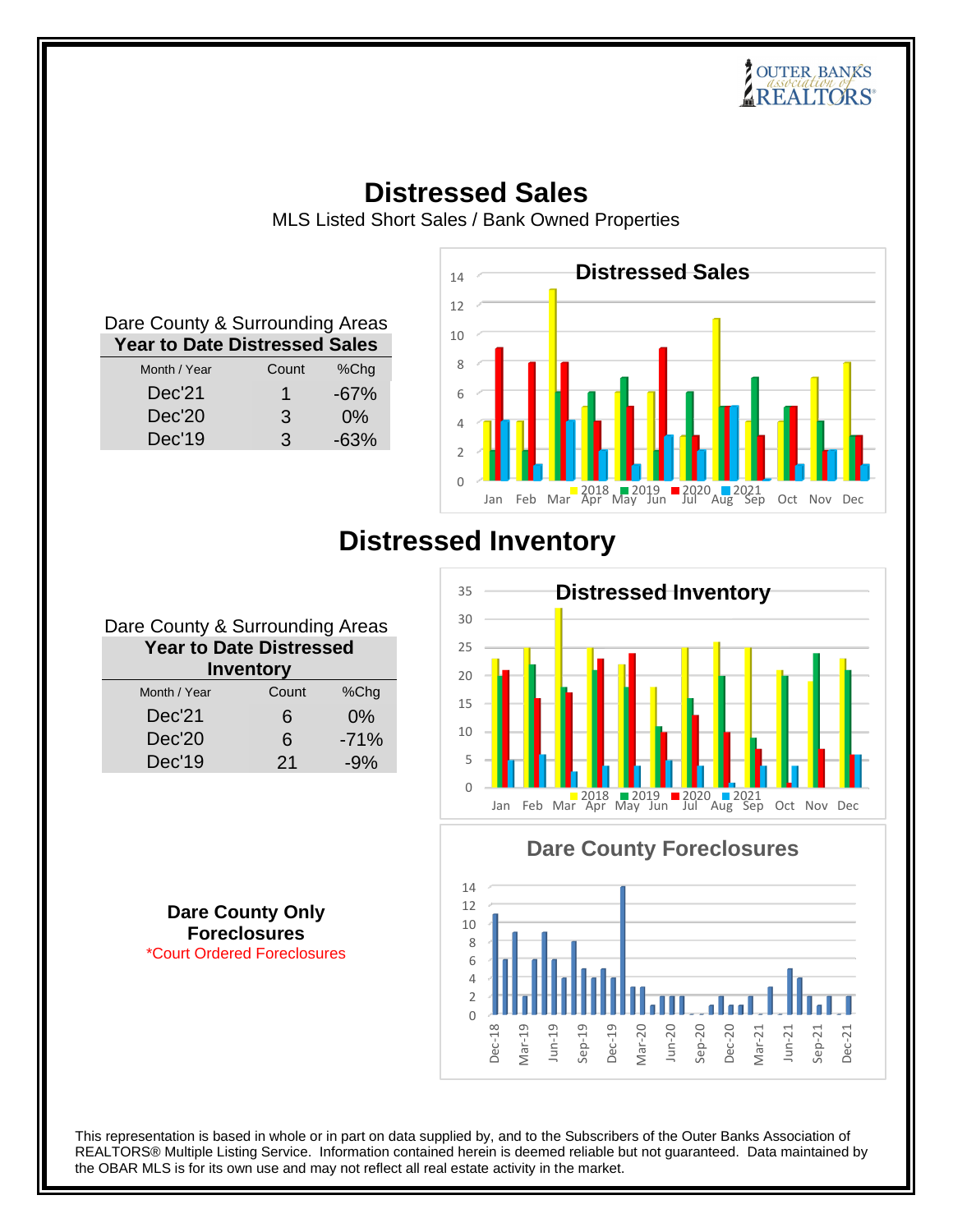## **POUTER BANKS**

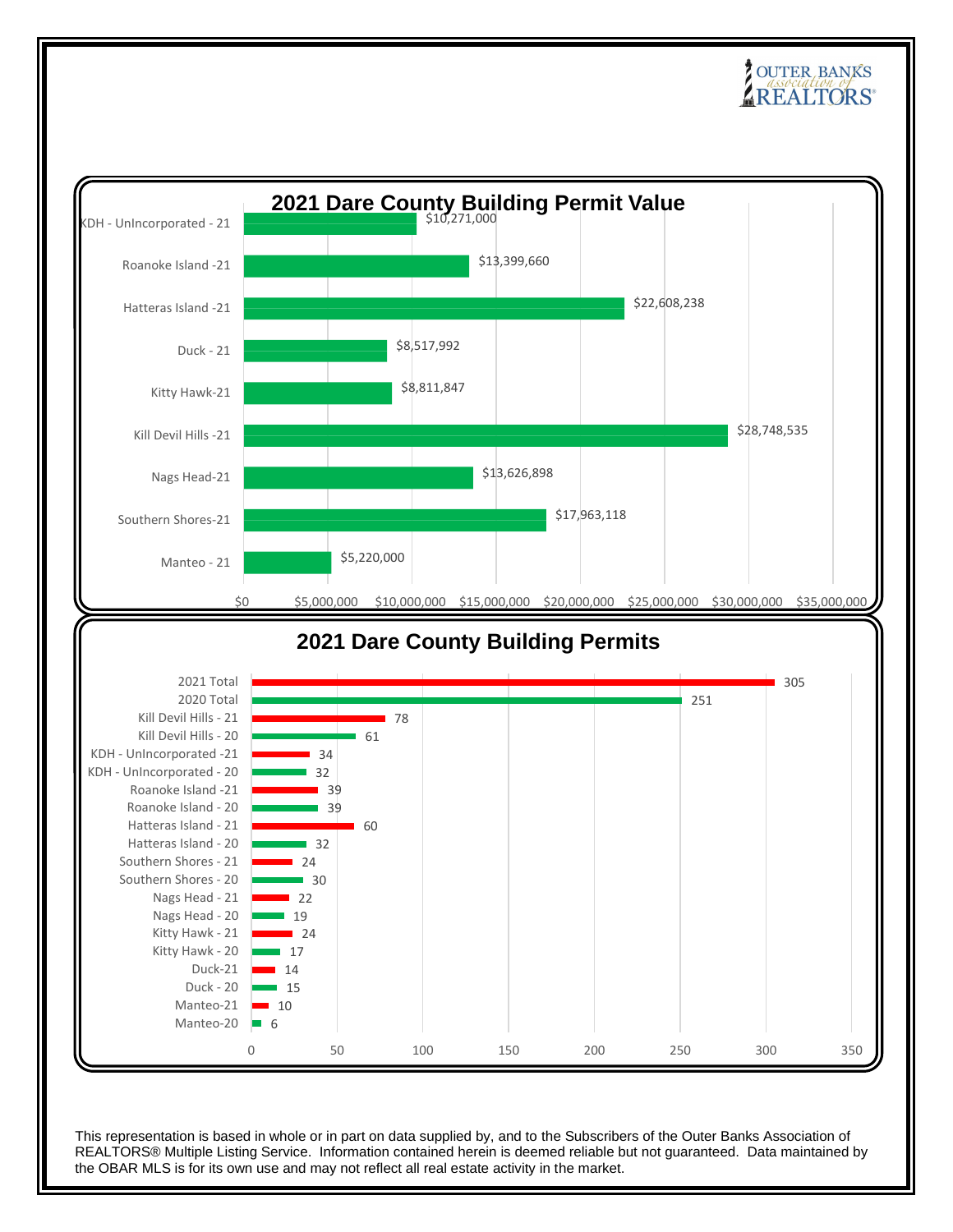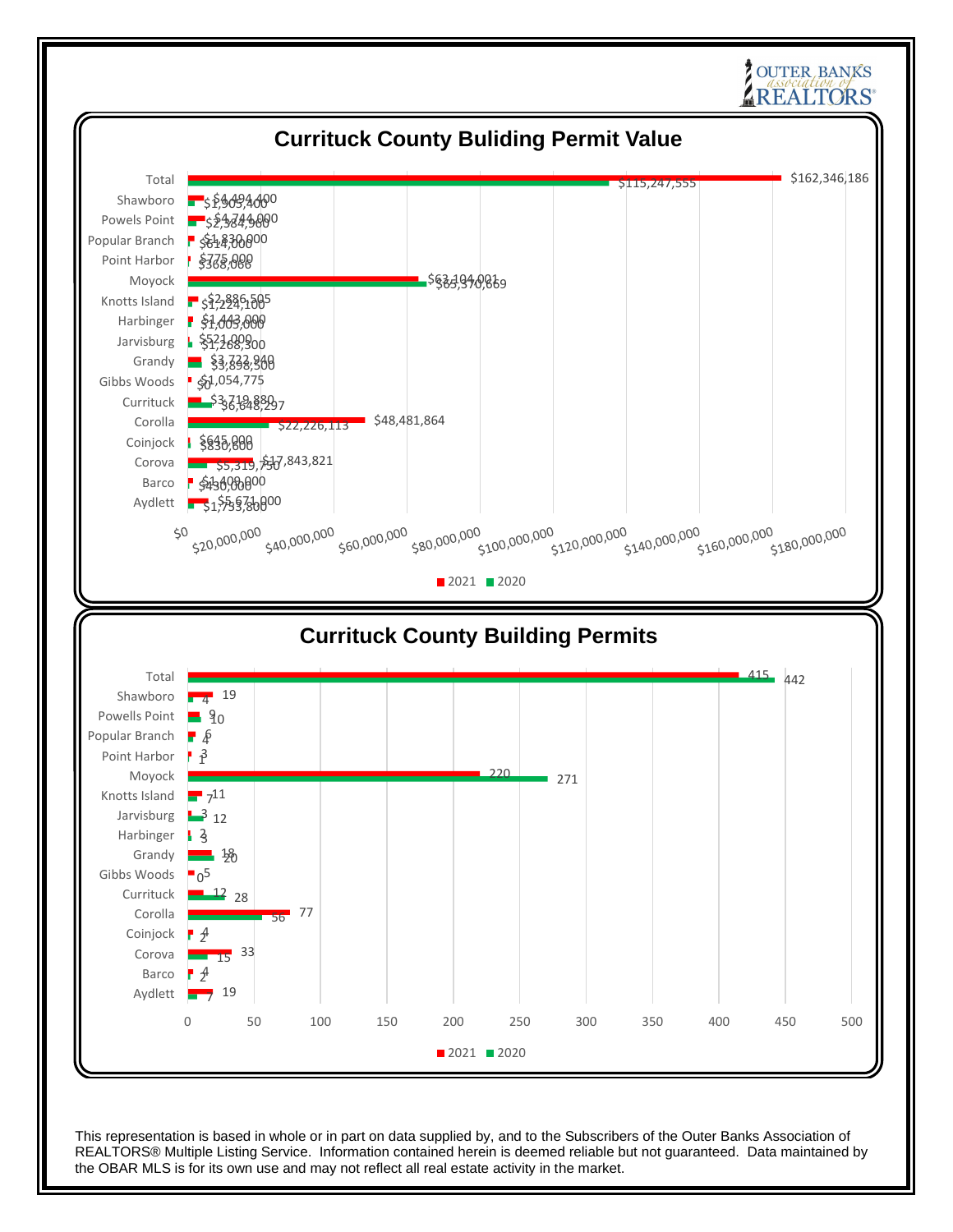## **Outer Banks Towns / Areas**

### **Corolla**

| <b>Average DOM - YTD</b> |      |  |
|--------------------------|------|--|
| 2020                     | 2021 |  |
| 132                      | 44   |  |

| <b>Year to Date Sales</b> |       |         |
|---------------------------|-------|---------|
| Month / Year              | Count | $%$ Chg |
| 2021                      | 520   | -7%     |
| 2020                      | 561   | 129%    |
| 2019                      | 245   | 7%      |

| <b>Median Sales Price</b> |            |       |
|---------------------------|------------|-------|
| Month /                   | <b>MSP</b> | %Chg  |
| Year                      |            |       |
| 2021                      | \$725,450  | 30%   |
| 2020                      | \$560,000  | 14%   |
| 2019                      | \$490,000  | $-1%$ |



**SOUTER BANKS** 

**Duck**

| <b>Average DOM - YTD</b> |      |  |
|--------------------------|------|--|
| 2020                     | 2021 |  |
| 83<br>130                |      |  |

| <b>Year to Date Sales</b> |        |  |  |
|---------------------------|--------|--|--|
| Count                     | %Chg   |  |  |
| 234                       | $-14%$ |  |  |
| 271                       | 122%   |  |  |
| 122                       | $-5%$  |  |  |
|                           |        |  |  |

| <b>Median Sales Price</b> |            |      |
|---------------------------|------------|------|
| Month /<br>Year           | <b>MSP</b> | %Chg |
| 2021                      | \$650,000  | 25%  |
| 2020                      | \$520,000  | 5%   |
| 2019                      | \$497,500  | 16%  |

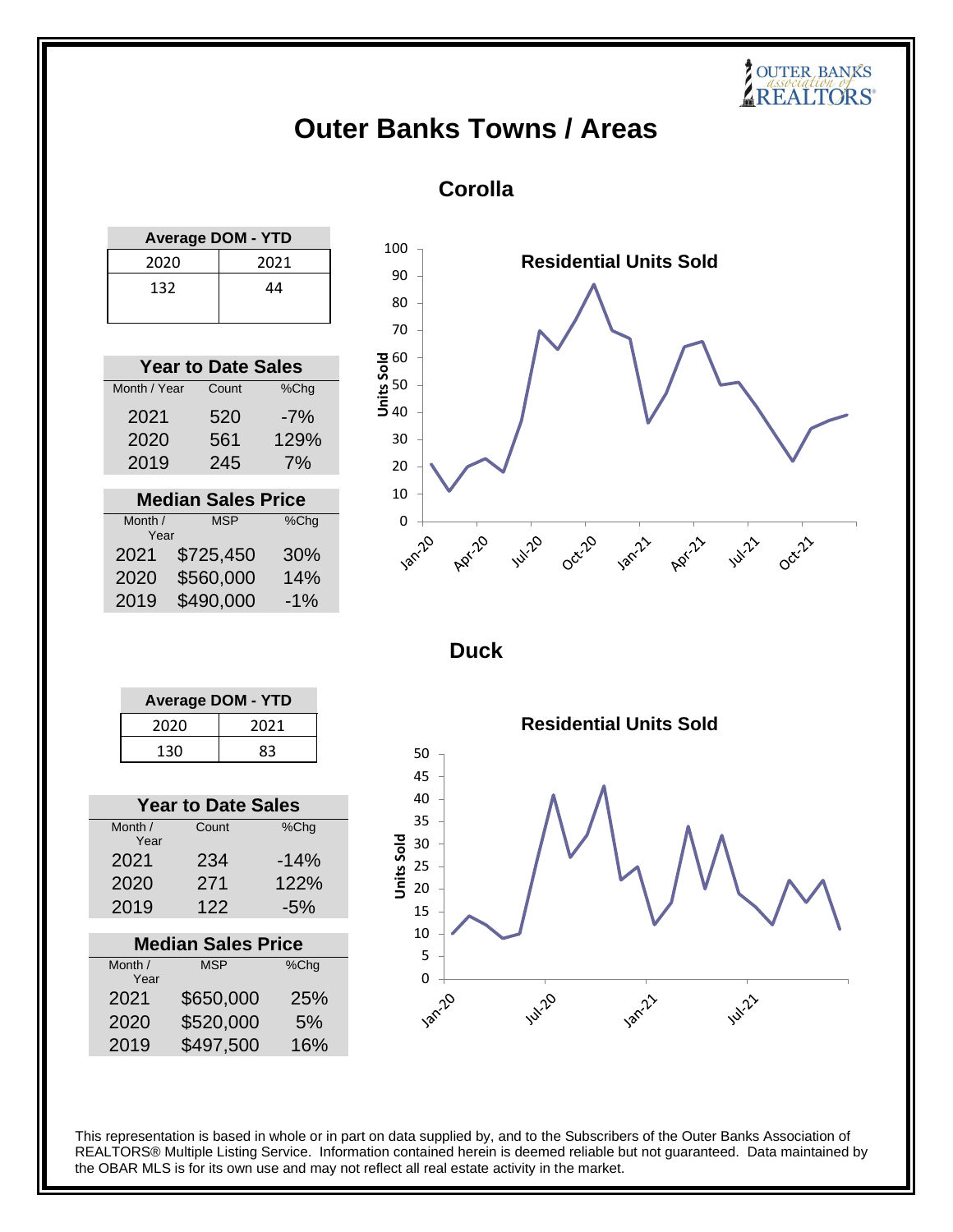## **Southern Shores**

| <b>Average DOM - YTD</b> |      |  |
|--------------------------|------|--|
| 2020                     | 2021 |  |
| 35<br>101                |      |  |

|                           | <b>Year to Date Sales</b> |        |
|---------------------------|---------------------------|--------|
| Month / Year              | Count                     | %Chg   |
| 2021                      | 123                       | $-13%$ |
| 2020                      | 141                       | 31%    |
| 2019                      | 108                       | 10%    |
|                           |                           |        |
| <b>Median Sales Price</b> |                           |        |
| Month /<br>Year           | <b>MSP</b>                | %Chg   |
| 2021                      | \$655,000                 | 28%    |
| 2020                      | \$510,000                 | 8%     |



**COUTER BANKS** 

| <b>Average DOM - YTD</b> |      |  |
|--------------------------|------|--|
| 2020                     | 2021 |  |
| 52                       | 29   |  |

2019 \$472,000 10%

| <b>Year to Date Sales</b> |       |       |  |
|---------------------------|-------|-------|--|
| Month / Year              | Count | %Chg  |  |
| 2021                      | 138   | $-8%$ |  |
| 2020                      | 150   | 13%   |  |
| 2019                      | 133   | 15%   |  |

| <b>Median Sales Price</b> |            |      |
|---------------------------|------------|------|
| Month /<br>Year           | <b>MSP</b> | %Chg |
| 2021                      | \$500,000  | 27%  |
| 2020                      | \$394,032  | 5%   |
| 2019                      | \$375,000  | 7%   |
|                           |            |      |

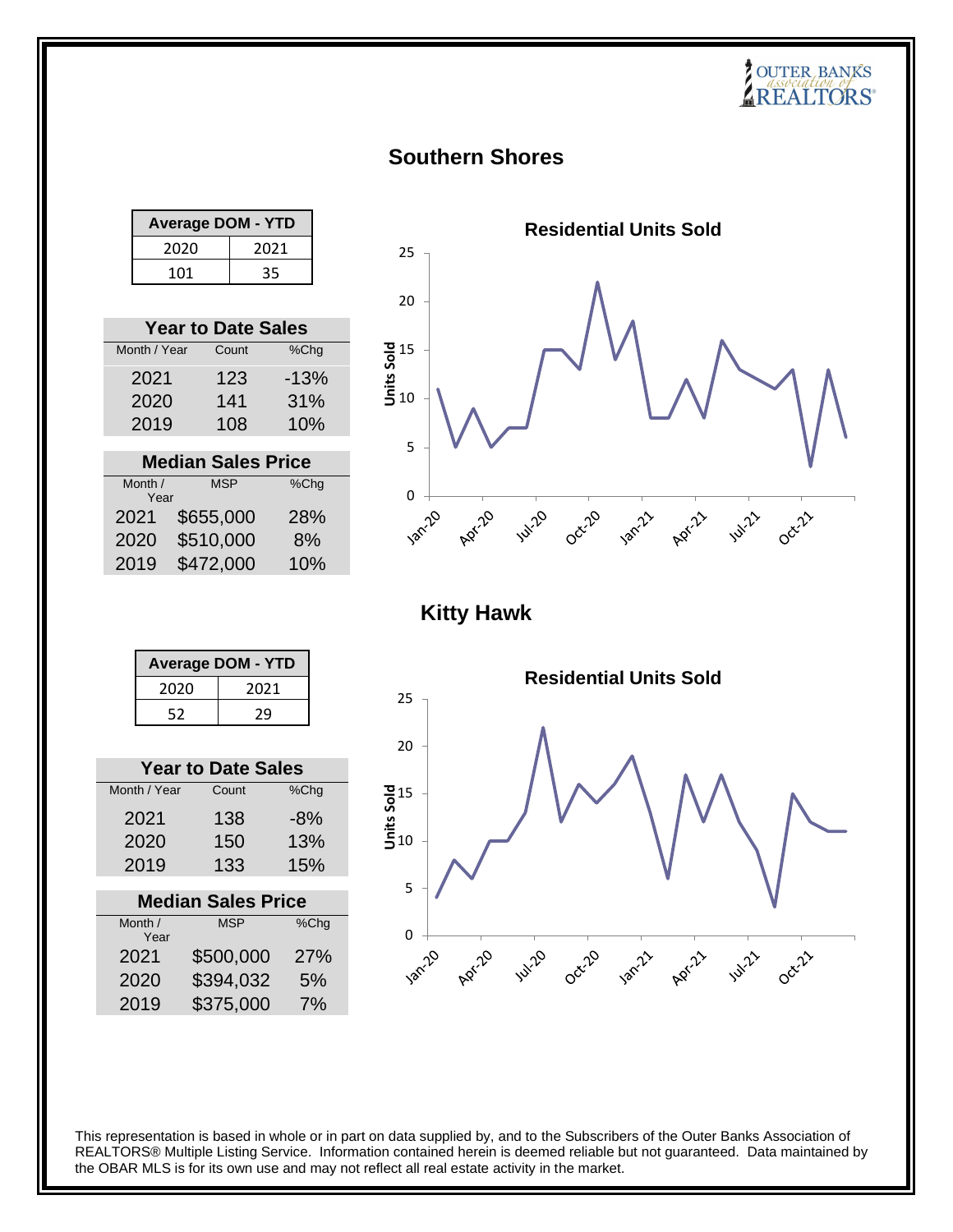# **COUTER BANKS**

**Colington**

| <b>Average DOM - YTD</b> |      |  |
|--------------------------|------|--|
| 2020                     | 2021 |  |
| 87                       | 31   |  |

| <b>Year to Date Sales</b> |       |            |
|---------------------------|-------|------------|
| Month / Year              | Count | %Chg       |
| 2021                      | 172   | 22%        |
| 2020                      | 141   | $-7%$      |
| 2019                      | 152   | <b>23%</b> |
|                           |       |            |

| <b>Median Sales Price</b> |            |         |
|---------------------------|------------|---------|
| Month /                   | <b>MSP</b> | $%$ Chg |
| Year                      |            |         |
| 2021                      | \$360,000  | 20%     |
| 2020                      | \$299,000  | 10%     |
| 2019                      | \$271,375  | $-1%$   |



**Kill Devil Hills**

| <b>Average DOM - YTD</b> |      |  |  |
|--------------------------|------|--|--|
| 2020                     | 2021 |  |  |
| 65                       | 26   |  |  |

| <b>Year to Date Sales</b> |       |                 |  |  |
|---------------------------|-------|-----------------|--|--|
| Month / Year              | Count | %Chq            |  |  |
| 2021                      | 453   | 23 <sup>%</sup> |  |  |
| 2020                      | 367   | 10%             |  |  |
| 2019                      | 334   | 6%              |  |  |
|                           |       |                 |  |  |

| <b>Median Sales Price</b> |            |      |  |
|---------------------------|------------|------|--|
| Month /                   | <b>MSP</b> | %Chg |  |
| Year                      |            |      |  |
| 2021                      | \$410,000  | 24%  |  |
| 2020                      | \$330,000  | 16%  |  |
| 2019                      | \$285,000  | 4%   |  |
|                           |            |      |  |

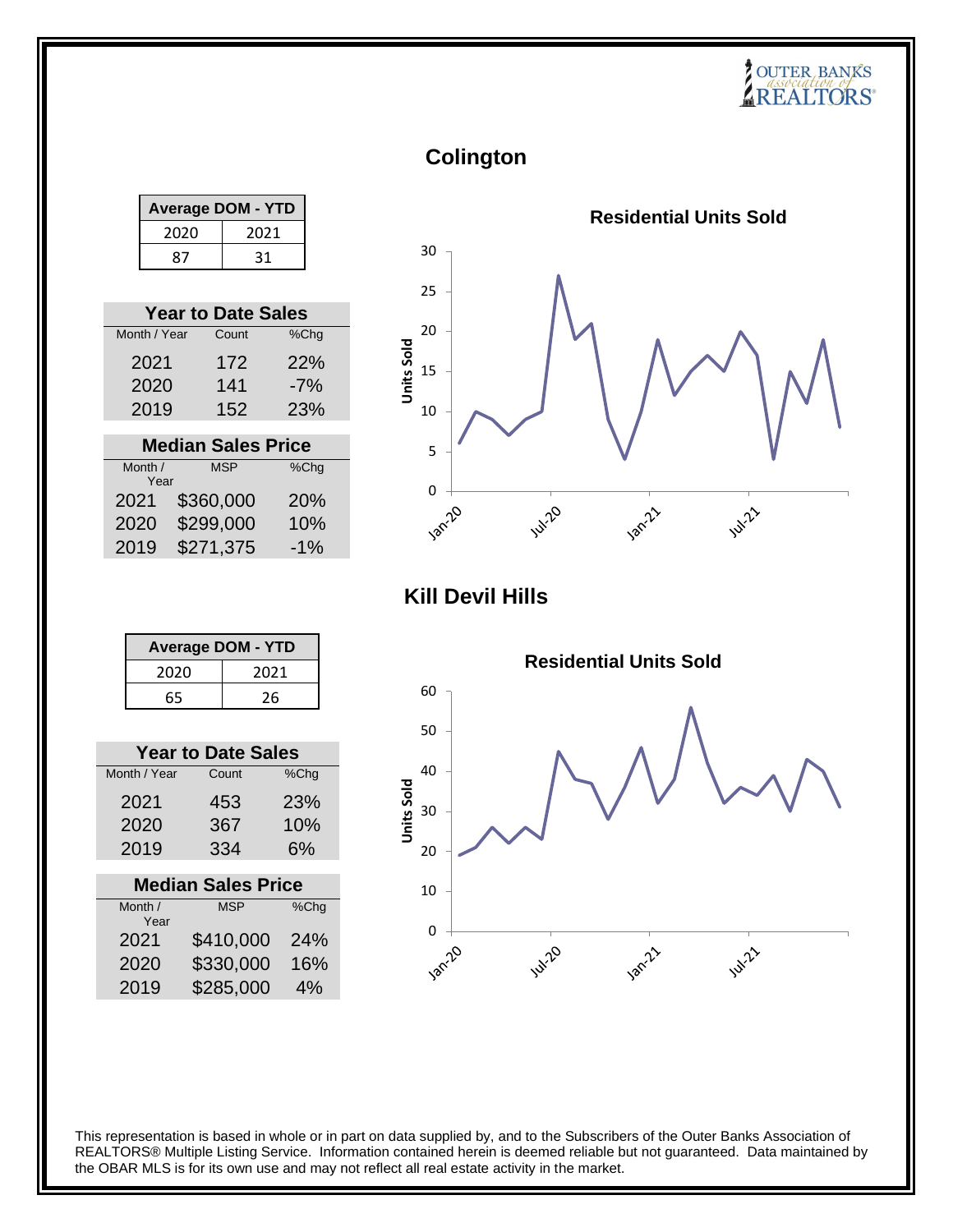# **COUTER BANKS**

### **Nags Head**

|              |              | <b>Average DOM - YTD</b>  |            |                                                        |                     |             | <b>Residential Units Sold</b> |               |
|--------------|--------------|---------------------------|------------|--------------------------------------------------------|---------------------|-------------|-------------------------------|---------------|
|              | 2020         | 2021                      |            |                                                        |                     |             |                               |               |
|              | 80           | 43                        |            | 50                                                     |                     |             |                               |               |
|              |              |                           |            | 45                                                     |                     |             |                               |               |
|              |              | <b>Year to Date Sales</b> |            | 40                                                     |                     |             |                               |               |
|              | Month / Year | Count                     | %Chg       | 35<br>30                                               |                     |             |                               |               |
|              | 2021         | 349                       | 17%        | Units Sold<br>25                                       |                     |             |                               |               |
|              | 2020         | 299                       | 34%        | 20                                                     |                     |             |                               |               |
|              | 2019         | 223                       | 8%         | 15                                                     |                     |             |                               |               |
|              |              | <b>Median Sales Price</b> |            | 10                                                     |                     |             |                               |               |
| Month /      |              | <b>MSP</b>                | %Chg       | 5                                                      |                     |             |                               |               |
|              | Year         |                           |            | $\mathbf 0$                                            |                     |             |                               |               |
| 2021<br>2020 |              | \$625,000<br>\$480,000    | 30%<br>20% |                                                        | Jan-20              | Jul-20      | Jan-211                       | <b>Jul</b> 22 |
| 2019         |              | \$399,900                 | 3%         |                                                        |                     |             |                               |               |
|              |              |                           |            |                                                        |                     |             |                               |               |
|              |              |                           |            |                                                        | <b>All Hatteras</b> |             |                               |               |
|              |              |                           |            |                                                        |                     |             |                               |               |
|              |              | <b>Average DOM - YTD</b>  |            |                                                        |                     |             |                               |               |
|              | 2020         | 2021                      |            | 80                                                     |                     |             | <b>Residential Units Sold</b> |               |
|              | 179          | 90                        |            | 70                                                     |                     |             |                               |               |
|              |              |                           |            | 60                                                     |                     |             |                               |               |
|              |              | <b>Year to Date Sales</b> |            |                                                        |                     |             |                               |               |
| Month / Year |              | Count                     | %Chg       | $\frac{1}{2}$ 50<br>$\frac{1}{2}$ 40<br>$\frac{1}{30}$ |                     |             |                               |               |
| 2021         |              | 578                       | 31%        |                                                        |                     |             |                               |               |
| 2020         |              | 441                       | 65%        |                                                        |                     |             |                               |               |
| 2019         |              | 268                       | 5%         | 20                                                     |                     |             |                               |               |
|              |              | <b>Median Sales Price</b> |            | 10                                                     |                     |             |                               |               |
| Month /      |              | <b>MSP</b>                | %Chg       | $\mathbf 0$                                            |                     |             |                               |               |
|              | Year         |                           |            |                                                        |                     |             |                               |               |
| 2021<br>2020 |              | \$523,000<br>\$375,000    | 39%<br>10% | <b>Jan-20</b>                                          |                     | <b>Autr</b> | Jan-Z.                        | <b>WILLES</b> |
| 2019         |              | \$340,000                 | 11%        |                                                        |                     |             |                               |               |
|              |              |                           |            |                                                        |                     |             |                               |               |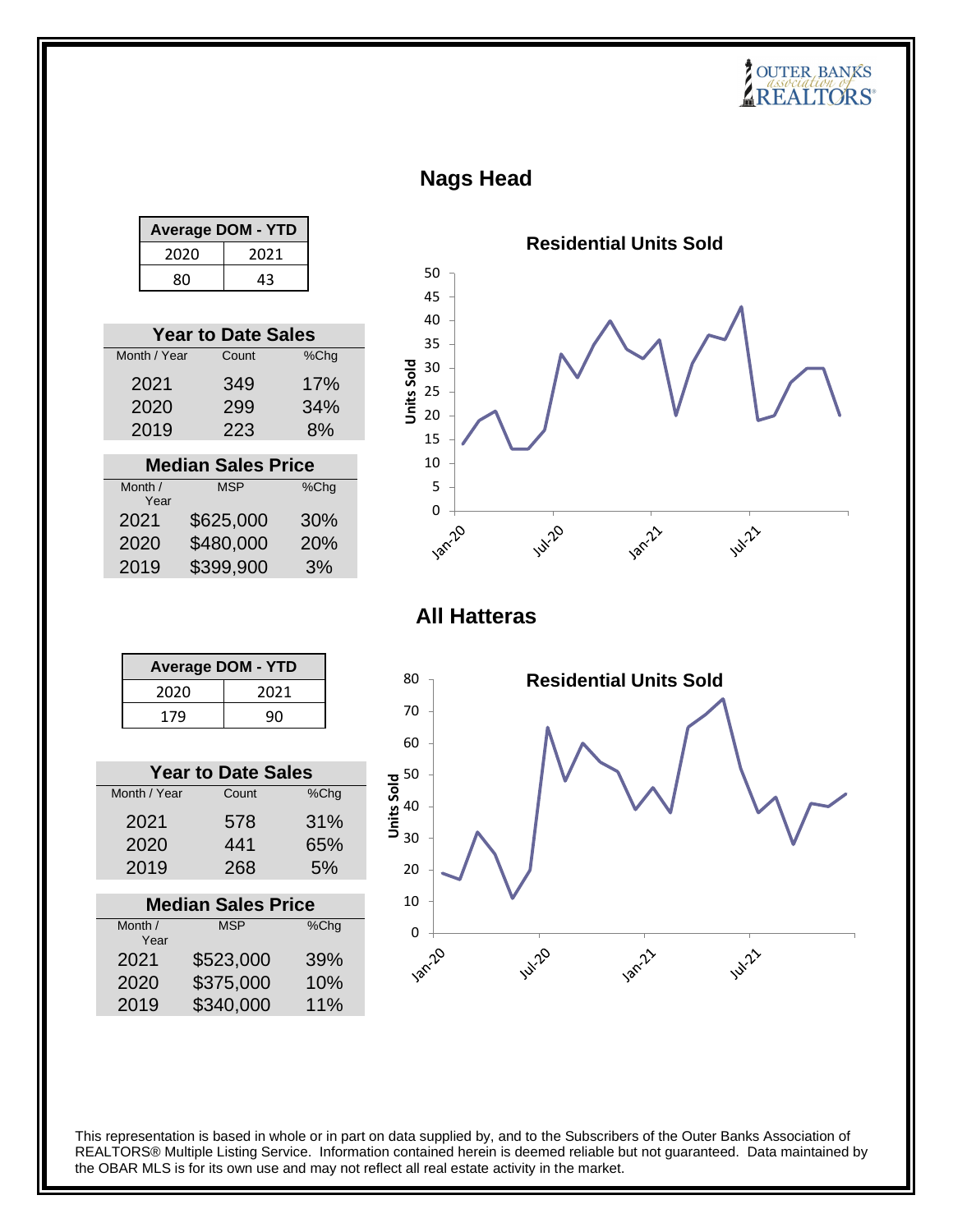### **Roanoke Island**

| <b>Average DOM - YTD</b> |      |  |  |
|--------------------------|------|--|--|
| 2020                     | 2021 |  |  |
| 56<br>85                 |      |  |  |

| <b>Year to Date Sales</b> |       |        |  |
|---------------------------|-------|--------|--|
| Month / Year              | Count | %Chg   |  |
| 2021                      | 202   | $-4\%$ |  |
| 2020                      | 210   | 68%    |  |
| 2019                      | 125   | $-5%$  |  |

| <b>Median Sales Price</b> |            |      |  |
|---------------------------|------------|------|--|
| Month /                   | <b>MSP</b> | %Chg |  |
| Year                      |            |      |  |
| 2021                      | \$427,500  | 20%  |  |
| 2020                      | \$354,925  | 12%  |  |
| 2019                      | \$315,619  | 13%  |  |



**SOUTER BANKS** 

### **Currituck Mainland**

| <b>Average DOM - YTD</b> |      |  |
|--------------------------|------|--|
| 2020                     | 2021 |  |
| 82                       | 32   |  |

| <b>Year to Date Sales</b> |       |      |  |
|---------------------------|-------|------|--|
| Month / Year              | Count | %Chg |  |
| 2021                      | 269   | 18%  |  |
| 2020                      | 228   | 11%  |  |
| 2019                      | 206   | 23%  |  |

| <b>Median Sales Price</b> |            |      |  |
|---------------------------|------------|------|--|
| Month /                   | <b>MSP</b> | %Chg |  |
| Year                      |            |      |  |
| 2021                      | \$333,022  | 21%  |  |
| 2020                      | \$276,260  | 5%   |  |
| 2019                      | \$263,250  | 8%   |  |
|                           |            |      |  |